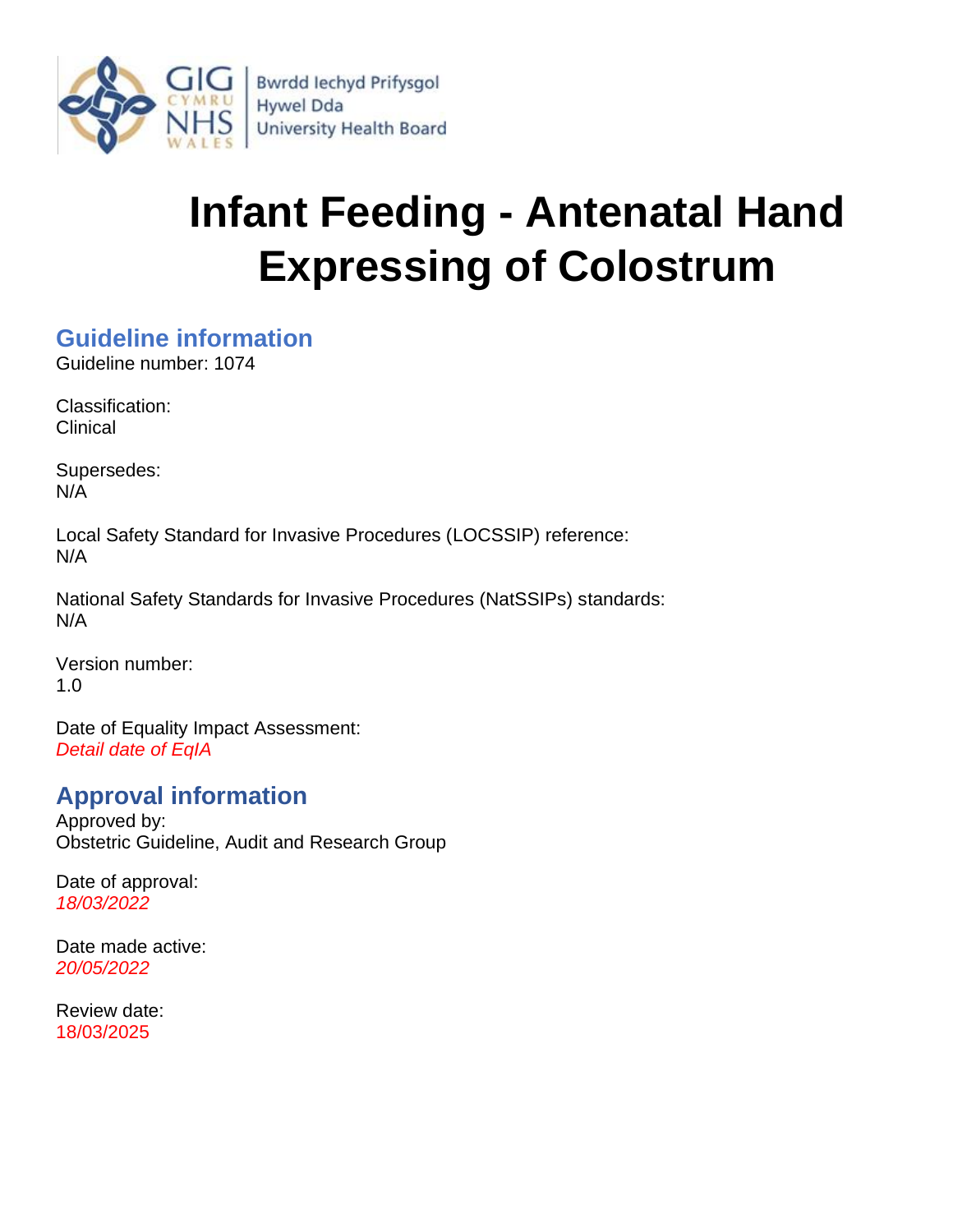### Summary of document:

This guideline aims to ensure that all staff of HDUHB promote, support and protect breastfeeding.

Scope:

This guidelines aim to provide information for all staff (all midwifery staff, neonatal unit ward staff, paediatricians, obstetricians, diabetic care teams) who are providing direct clinical care to pregnant women and birthing people who are diabetic or any other woman or birthing person who has an increased risk for whom early delivery is planned or when potential difficulties with establishing early breastfeeding are anticipated.

To be read in conjunction with: 1075 - Infant Feeding – [Breastfeeding Guideline](https://nhswales365.sharepoint.com/sites/HDD_Corporate_Governance/SitePages/Policy%20pages/Clinical%20policies/Obstetric%20and%20Maternity/1075---Infant-Feeding-%E2%80%93-Breastfeeding-Guideline.aspx) (opens in a new tab) 794 - Infant Feeding Policy - [To Support Baby Friendly Initiative Health Visiting Standards](https://nhswales365.sharepoint.com/sites/HDD_Corporate_Governance/SitePages/Policy%20pages/Clinical%20policies/Health%20Visitor/794---Infant-Feeding-Policy.aspx) (opens in a new tab) 988 - [Neonatal Hypoglycaemia Guideline](https://nhswales365.sharepoint.com/sites/HDD_Corporate_Governance/SitePages/Policy%20pages/Clinical%20policies/Obstetric%20and%20Maternity/988--.aspx) (opens in a new tab)

Patient information: Include links to [Patient Information Library](http://howis.wales.nhs.uk/sitesplus/862/page/60265)

Owning group: Obstetric Guideline, Audit and Research Group *18/03/2022*

Executive Director job title: Mandy Rayani – Director of Nursing, Quality and Patient Experience

Reviews and updates: 1.0 – New Guideline

**Keywords** Breastfeeding, Hand Expressing, Colostrum

Glossary of terms GD - Gestational Diabetes Colostrum - The earliest breastmilk produced and it is made up of immune factors, protein, sugar, and fats. HDUHB - Hywel Dda University Health Board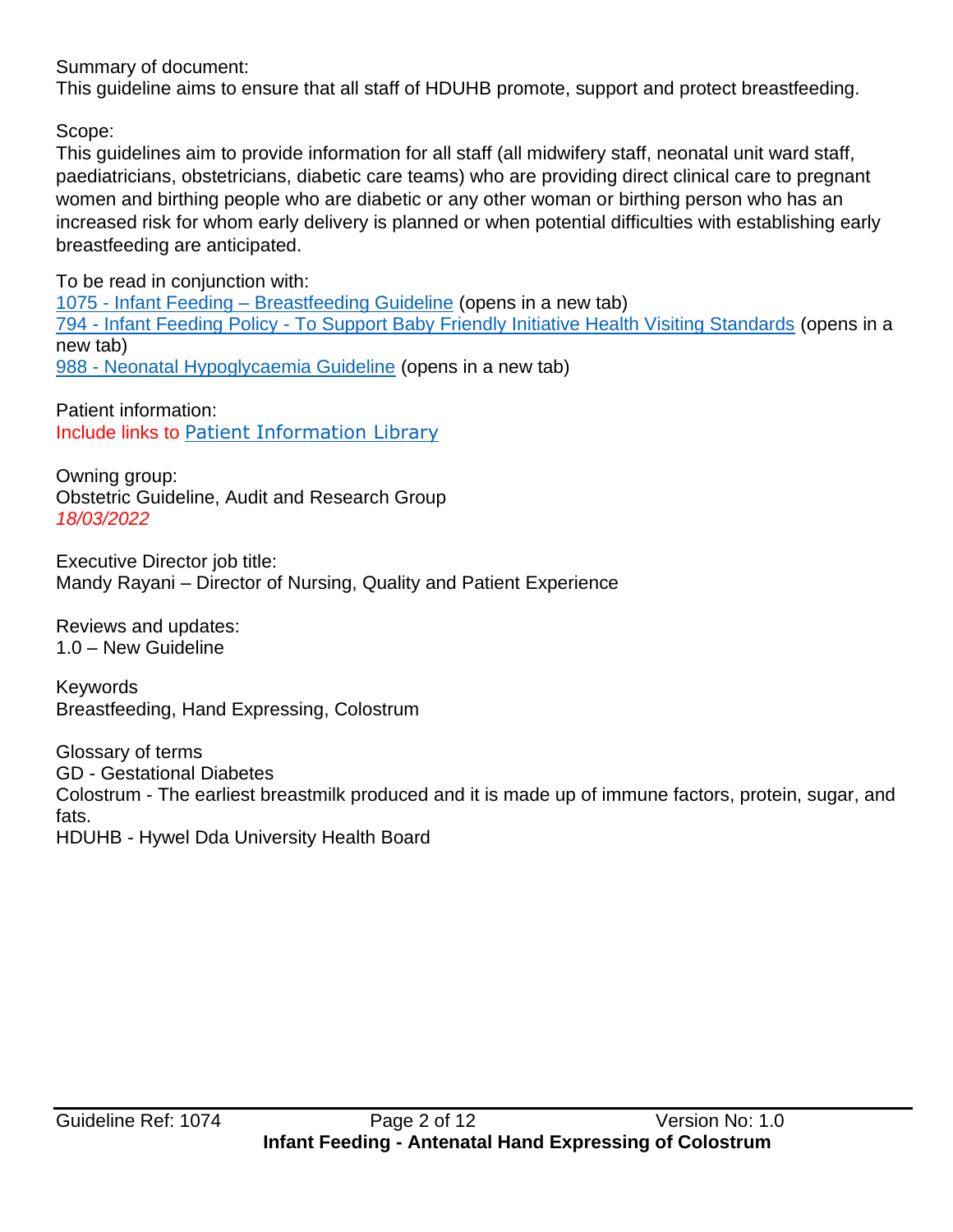# **Contents**

| Flow Diagram: Antenatal Hand Expressing of Colostrum: for Pregnant Women with Diabetes of any<br>Aetiology or any Woman if Potential Difficulties with Establishing Early Breast Feeding can be |  |
|-------------------------------------------------------------------------------------------------------------------------------------------------------------------------------------------------|--|
|                                                                                                                                                                                                 |  |
|                                                                                                                                                                                                 |  |
| Appendix 1 - 16-week Leaflet: Provided bilingually in Accordance with HDUHB Policy                                                                                                              |  |
| Appendix 2 – 34-week Leaflet: Provided bilingually in Accordance to HDUHB Policy 10                                                                                                             |  |
|                                                                                                                                                                                                 |  |
|                                                                                                                                                                                                 |  |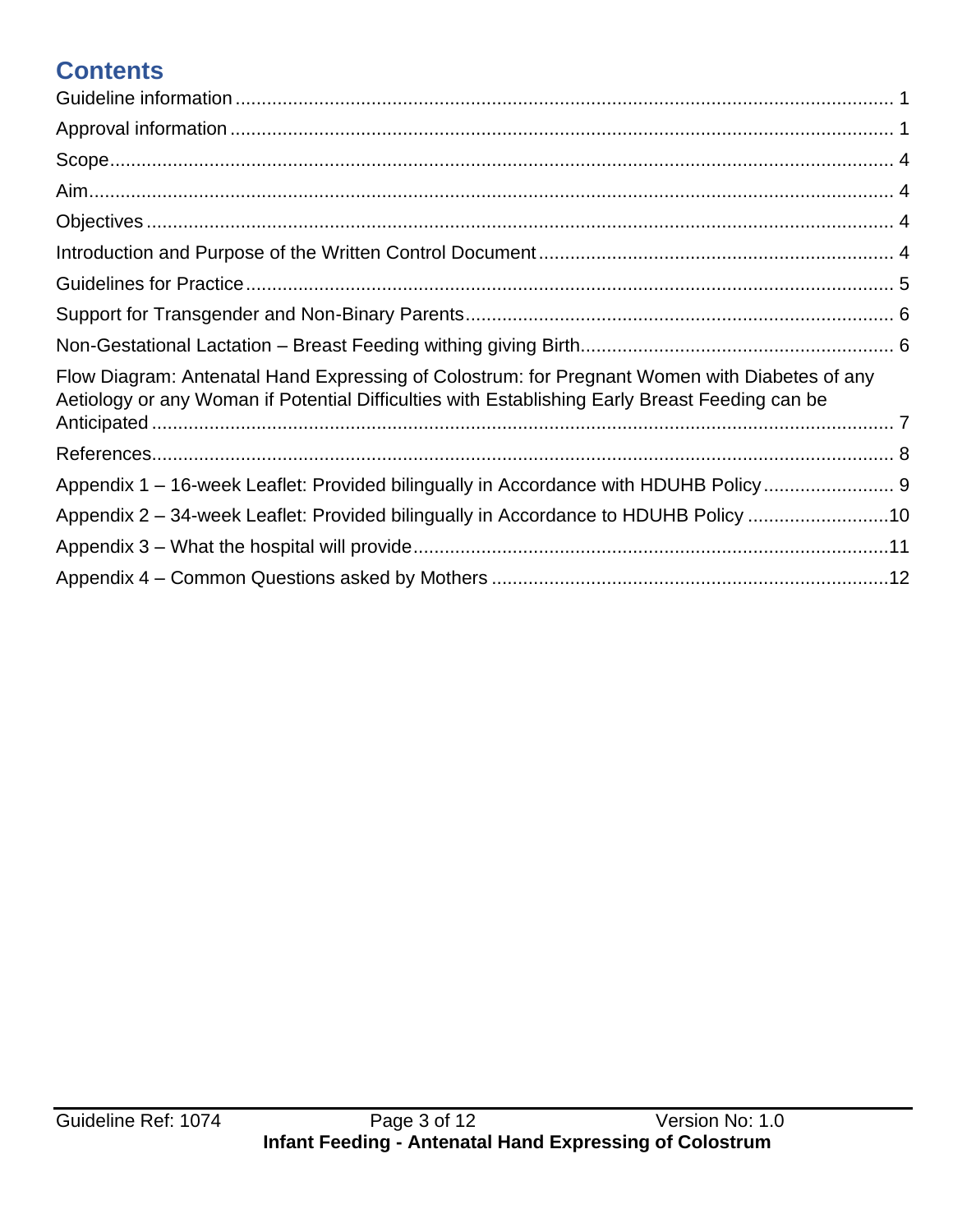# <span id="page-3-0"></span>**Scope**

This guidelines aim to provide information for all staff (all midwifery staff, neonatal unit ward staff, paediatricians, obstetricians, diabetic care teams) who are providing direct clinical care to pregnant women and birthing people who are diabetic or any other woman or birthing person who has an increased risk for whom early delivery is planned or when potential difficulties with establishing early breastfeeding are anticipated.

# <span id="page-3-1"></span>**Aim**

*What is the aim of the document and if/when implemented what will it achieve?* The aim of this document is to:

 $\bullet$ 

•

# <span id="page-3-2"></span>**Objectives**

*Bullet point the main headings to show how the aim will be achieved.* The aim of this document will be achieved by the following objectives:

# <span id="page-3-3"></span>**Introduction and Purpose of the Written Control Document**

Hywel Dda University Health Board (HDUHB) breastfeeding policy recognises that breastfeeding is the healthiest way for a woman to feed her baby and acknowledges the important health benefits known to exist for the mother and her child and also in terms of the wider public health agenda.

Babies of mothers with Type1 and Type 2 diabetes or gestational diabetes (GD) are at increased risk of hypoglycaemia in the early post-natal period. This often results in babies whose mothers intend to breastfeed, receiving formula milk. This intervention may have a negative impact on the success of breastfeeding and thus adversely affect the future health of both mother and child.

Research suggests that it is advisable to avoid early exposure to bovine products in the child of the diabetic mother as this has been associated with a subsequent increased risk of developing diabetes.

To address the issues of both needing to provide supplementation and protecting the baby's future wellbeing it is becoming established practice in many maternity units to discuss "personal milk banking" with pregnant diabetic or GD women. However this mode of care is increasingly being offered to any mother for whom early delivery is planned or whose baby could be at risk of requiring additional supplementation or where potential difficulties are identified with establishing breastfeeding e.g. structural anomalies such as cleft lip/palate. In addition pregnant women themselves are coming forward and seeking information about this practice as part of their personal preparation for breastfeeding.

Personal milk banking is antenatal (from about 36 weeks of pregnancy) hand expressing and storage (freezing) of colostrum. Mother's own milk can thus be given to her baby in the early postnatal period via an alternative feeding method as a first line measure in the prevention of hypoglycaemia or when baby cannot be fed directly at the breast.

Nipple and breast stimulation (and consequent release of oxytocin) has been suggested as a means of performing contraction stress tests and inducing labour. The evidence for induction of labour remains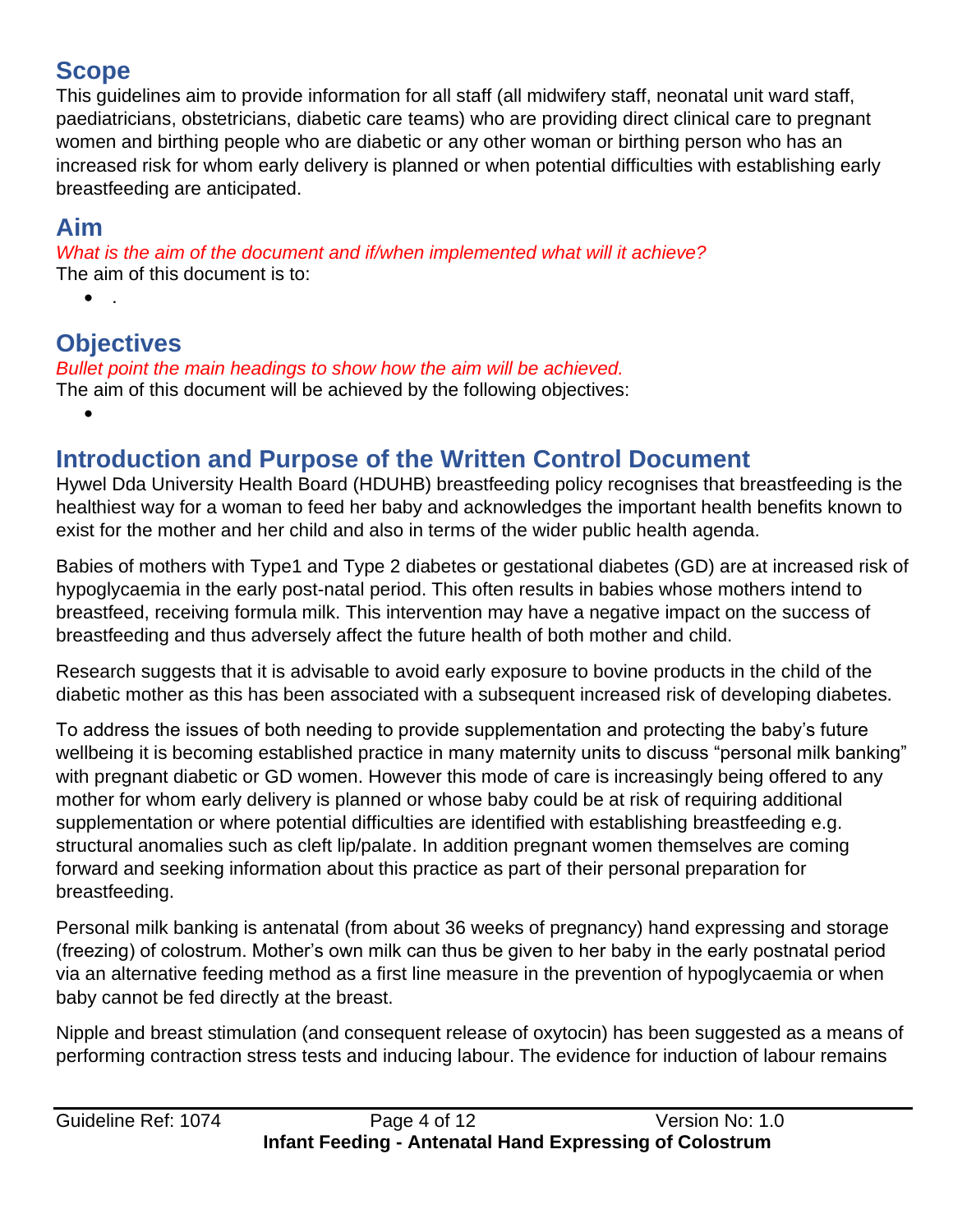unclear. In view of this it would be prudent to avoid advocating antenatal hand expressing when the mother has a low lying placenta in order to reduce any potential risk of ante-partum haemorrhage. Antenatal hand expressing is also discouraged if there is a history of uterine pain, ante-partum haemorrhage, multiple pregnancy *with risk factors apparent,* cervical suture in situ or fetal compromise where uterine tightening might cause complications. Antenatal hand expressing is also discouraged in circumstances when a pregnant woman has been advised to refrain from sexual intercourse.

Hand expressing is a learnt skill and practice in pregnancy may help mothers to master it effectively. This may result in greater maternal confidence and colostrum being obtained more easily in the early postnatal period.

# <span id="page-4-0"></span>**Guidelines for Practice**

Mandatory 16 week conversation: As part of routine care all women should have a discussion regarding the importance of colostrum and offered the "Colostrum: Nature's perfect first baby food leaflet" [\(Appendix 1\).](#page-8-0)

Mandatory 34 week conversation: following assessment and discussion with the midwife, women should be positively offered information on antenatal hand expressing by sharing & discussing the information leaflet "Preparing for feeding your baby-before the birth"*?* [\(Appendix 2\).](#page-9-0) 

This particularly applies to:

- Pregnant women with diabetes of any aetiology
- Women for whom early delivery is planned: particularly early or planned caesarean section as this is associated with early lactation/breastfeeding difficulties (Zanardo et al 2010)
- Women for whom potential difficulties with establishing early breastfeeding can be predicted e.g. cleft lip/palate identified on scan
- Enquiries from pregnant women interested in practically preparing for feeding their baby

Contraindications to antenatal hand expressing: This does not apply if a mother has a low lying placenta, gives a history of uterine pain, ante-partum haemorrhage, multiple pregnancy, cervical suture in situ or fetal compromise where uterine tightening might cause complications or when a mother has been advised to refrain from sexual intercourse.

This discussion could be instigated either by the community midwife or the antenatal clinic/diabetic clinic midwife. The discussion should be recorded in the case notes.

If the woman wishes to undertake antenatal hand expressing baby then at the 34 week contact a plan of care should be drawn up including teaching the technique of hand expressing using a breast model and providing information regarding storage of milk.

From about 36 weeks mother should be encouraged to hand express colostrum about 2-3 times a day for up to about 5-10 minutes per session and store her milk either in sterile syringes or small bottles.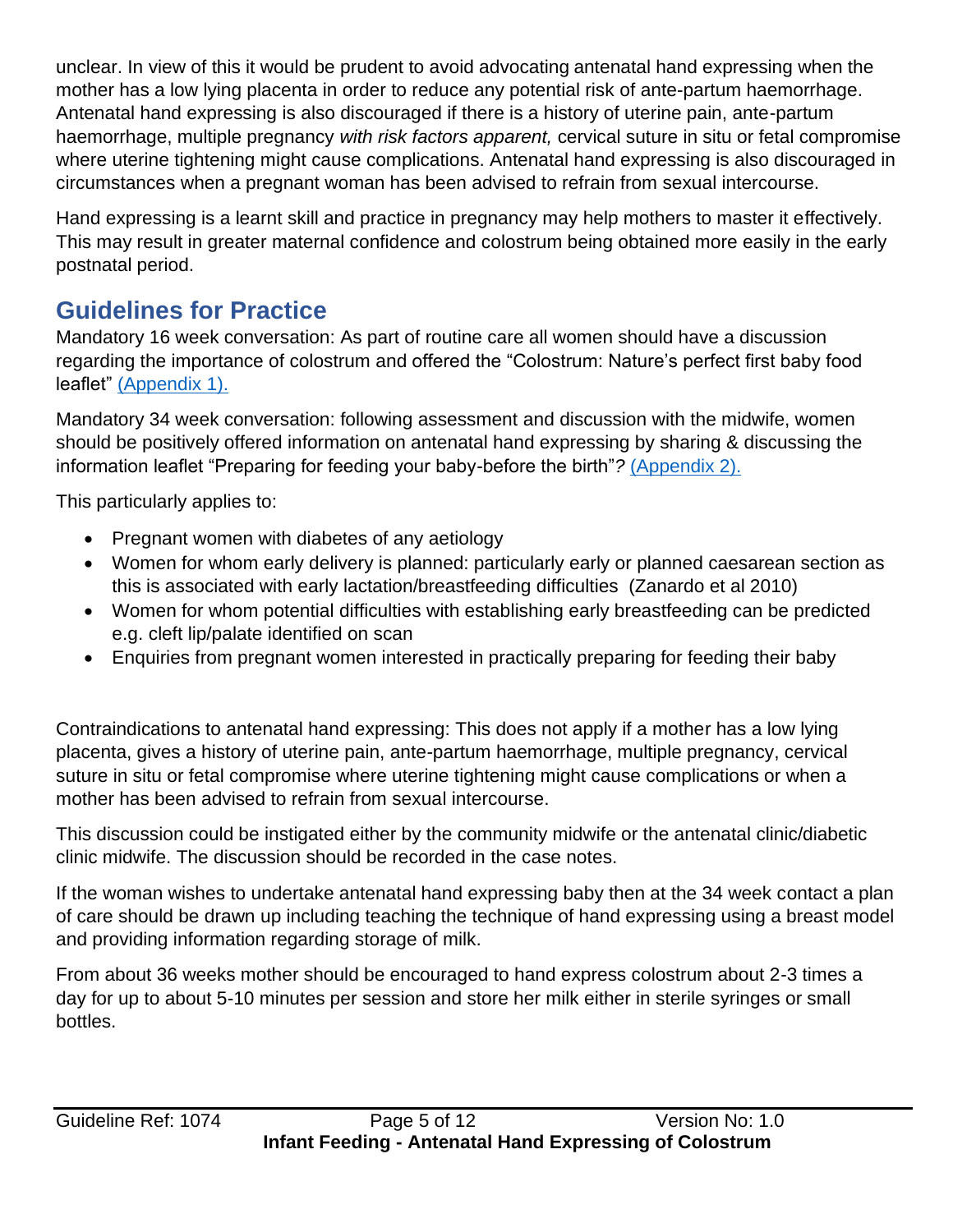If/when colostrum flows more freely a gallipot can be provided for the woman to express into - inform of need to sterilize this between expressing episodes.

Colostrum obtained at each expressing should be put into back of the fridge. All of the colostrum collected in a 24 hour period can be combined into one container labelled and stored in the freezer.

Mother should record her name, date of birth and the date and time of expressing on the storage container (a permanent marker pen is useful for this purpose).

The colostrum can be stored in the home freezer and transported to hospital in a cool bag with ice blocks. In hospital the milk should be stored in the fridge or freezer on the maternity ward or Neonatal Unit.

Care should be taken to ensure that the mother's desire to use her own milk as supplementation for her baby is highlighted in the case notes and communicated to all staff caring for the mother and the baby.

The midwife caring for the mother or the neonatal unit staff should ensure that the milk is taken out of the freezer and defrosted in good time before the birth.

After the birth, mother and baby should receive usual good practice of skin to skin contact for at least an hour and assisted with an early first breastfeed. Baby should be kept in skin contact with mother to promote thermo-regulation and physiological stability.

Stored colostrum can be given to the baby if necessary via an alternative feeding method (cup, syringe, feeding tube).

# <span id="page-5-0"></span>**Support for Transgender and Non-Binary Parents**

Trans men, trans women, and non-binary individuals may choose to breastfeed, or chest feed their babies. It is not necessary to have given birth to breastfeed or chest feed.

Some transgender and non-binary parents have a full milk supply. If an individual has had chest (top) surgery they may be able to produce some milk. Many factors will affect the amount of milk an individual can produce.

There should be an early referral to the Lactation Consultant in HDUHB for individualised care planning.

# <span id="page-5-1"></span>**Non-Gestational Lactation – Breast Feeding withing giving Birth**

It is not necessary to give birth in order for a parent to successfully breast feed their child. Indeed nongestational parents can start preparing for breastfeeding as soon as they decide to grow their family.

In order to support parents who wish to induce non gestational lactation, there should be an early referral to the Lactation Consultant in HDUHB for individualised care planning.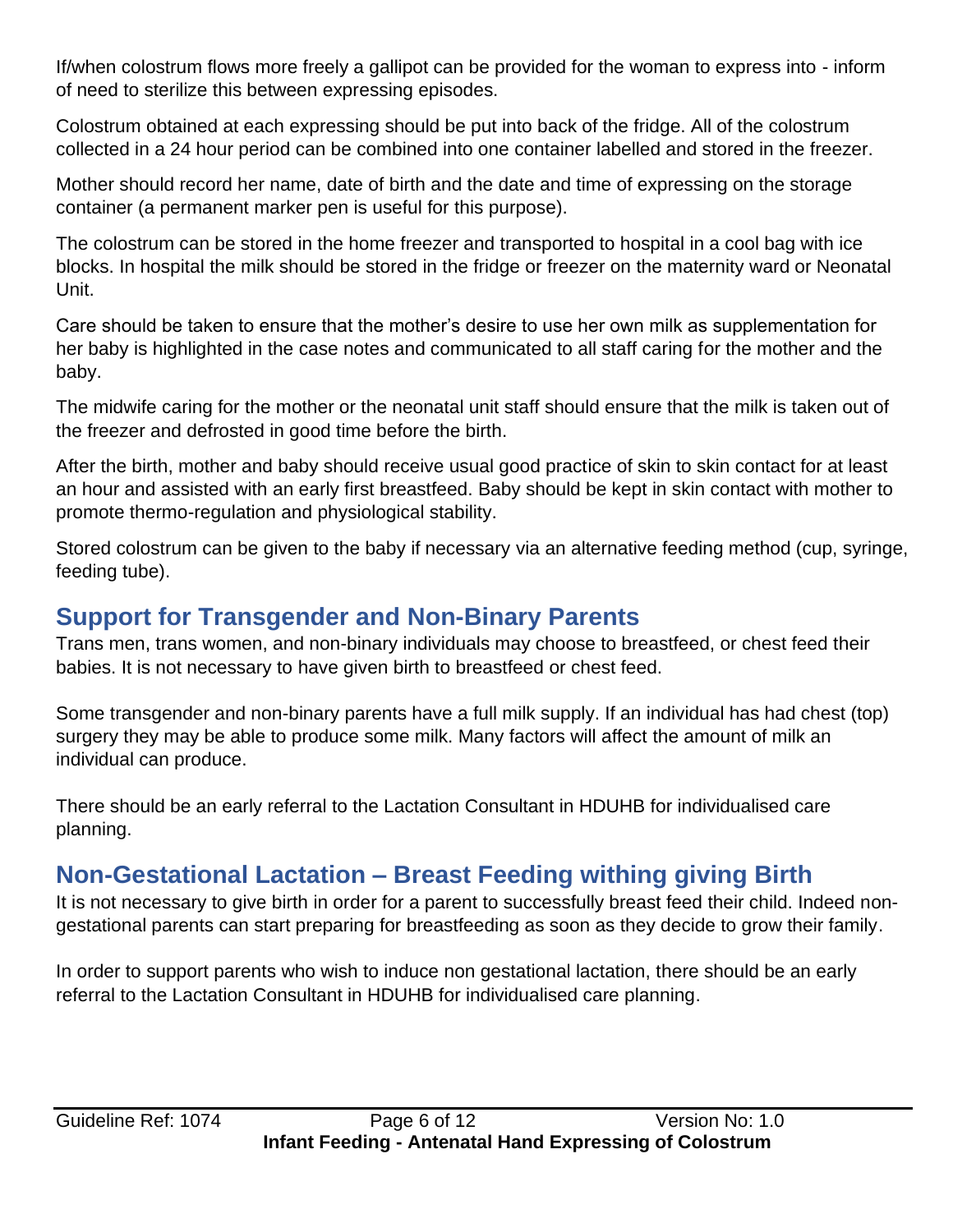# <span id="page-6-0"></span>**Flow Diagram: Antenatal Hand Expressing of Colostrum: for Pregnant Women with Diabetes of any Aetiology or any Woman if Potential Difficulties with Establishing Early Breast Feeding can be Anticipated**

#### **16 weeks – Mandatory Antenatal Conversation**

Share and Discuss HDUHB information leaflet 'Colostrum Nature's Perfect First Baby Food' [\(see appendix 1\)](#page-8-0)

#### **34 weeks – Mandatory Antenatal Conversation**

Consider if the woman would benefit from or would be receptive to information on antenatal hand expressing. Ensure woman has not been advisd to refrain from sexual intercourse and exsure absence of a low lying placenta, ante-partum haemorrhage, uterine paine, cervical suture in situ, and multiple pregnancy with risk factors apparent or fetal compromise where uterine tightening might cause complications.

Share and Discuss HDUHB information leaflet 'Preparing for feeding your baby – before the birth?' (see [Appendix 2\)](#page-9-0)

- Teach hand expressing: Use breast model to demonstrate
- Support and encourage woman to practice the technique on the breast model
- Discuss realistic expectations regarding very small amounts of colostrum to be expected particularly in the early days: ("Glisten -> drop -> drip")
- Discuss how to collect drops of colostrum directly from the nipple with a colostrum collector
- Consider provision of small supply of sterile colostrum collectors and discuss how the woman can obtain further supplies if necessary
- Discuss storage of colostrum: Collect syringe from a 24 hour period, store in back of fridge. At 24 hours label container and store in freezer.
- Discuss arrangements to bring stored colostrum into hospital in cool bag with ice block (woman to provide these)



#### **Admission for birth of baby**

If necessary, alert maternity ward or NNU that mother will be transferring store of colostrum

#### **On Ward**

Transfer store of colostrum from cool bag to fridge to freezer on Maternity Ward/NNU – depending when birth is anticipated. When delivery time is known arrange for removal of milk from freezer for defrosting ready to give to baby.



#### **After the birth**

Routine optimal practice: skin contact for at least 1 hour and support with early first breastfeed. Use of stored EBM as supplementation if necessary, given via alternative feeding methods (cup, syringe)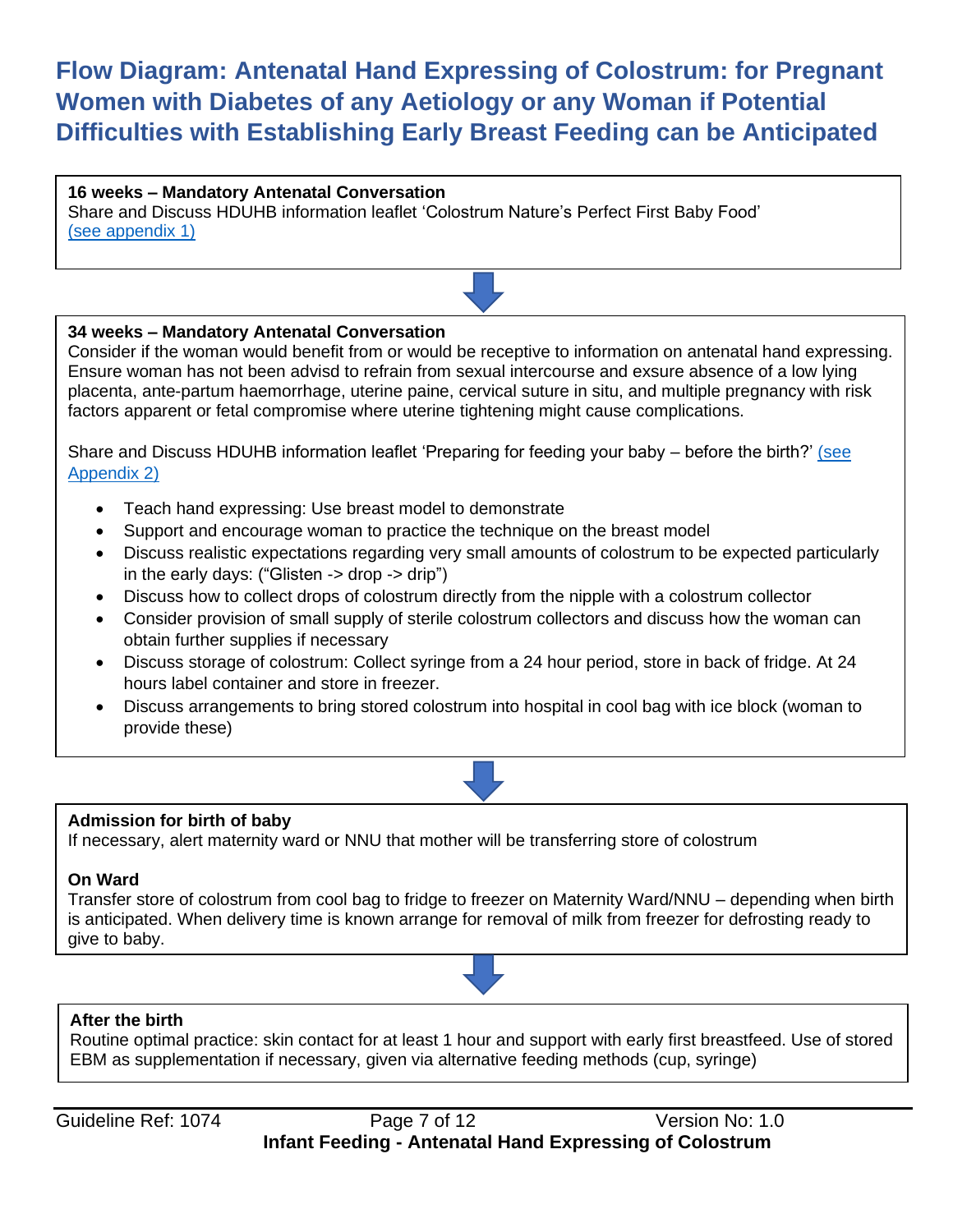# <span id="page-7-0"></span>**References**

Forster d et al (2017) *Advising women with with diabetes in pregnancy to express breastmilk in late pregnancy (Diabetes and Antenatal Milk Expressing [DAME]): a multicentre, unblinded, randomised controlled tri[al](https://www.thelancet.com/journals/lancet/article/PIIS0140-6736(17)31373-9/fulltext)* [The Lancet](https://www.thelancet.com/journals/lancet/article/PIIS0140-6736(17)31373-9/fulltext)

Zanardo et al (2010). *Elective Cesarean Delivery: Does It Have a Negative Effect on Breastfeeding[?](https://onlinelibrary.wiley.com/doi/10.1111/j.1523-536X.2010.00421.x) [Birth](https://onlinelibrary.wiley.com/doi/10.1111/j.1523-536X.2010.00421.x)*

Regan J (2013) *The Influence of Mode of Delivery on Breastfeeding Initiation in Women with a Prior Cesarean Delivery: A Population-Based Stud[y](https://www.ncbi.nlm.nih.gov/pmc/articles/PMC4209487/)* [Breastfeeding](https://www.ncbi.nlm.nih.gov/pmc/articles/PMC4209487/) [medicine](https://www.ncbi.nlm.nih.gov/pmc/articles/PMC4209487/)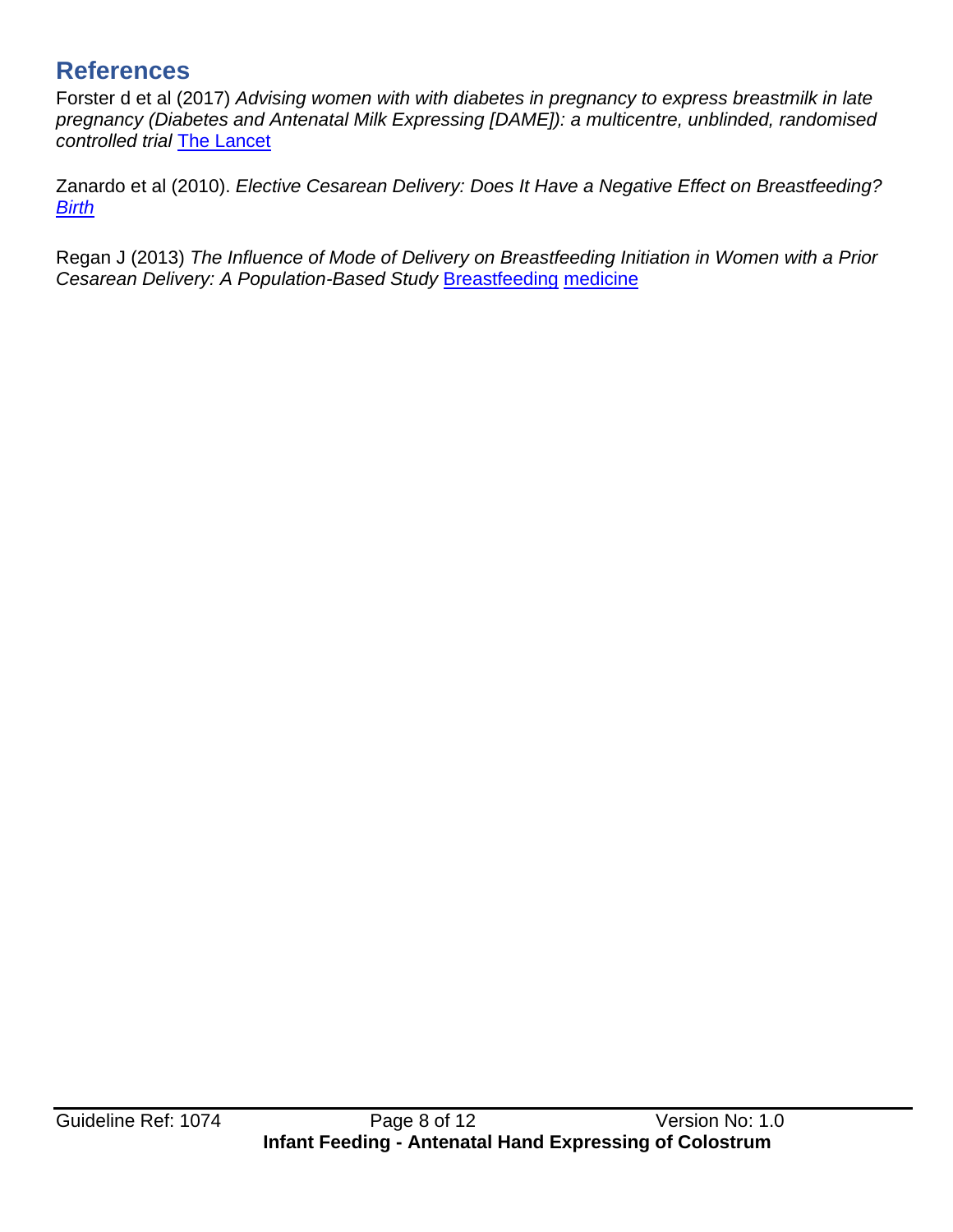# <span id="page-8-0"></span>**Appendix 1 – 16-week Leaflet: Provided bilingually in Accordance with HDUHB Policy**

**Colostrum** 

Nature's perfect first baby food

From around 16 weeks of pregnancy a mother's body starts preparing colostrum ready for her baby

# Why is Colostrum important?

A baby is very vulnerable in the first few hours and days. Colostrum is rich in protein and also contains antibodies plus many other important protective factors which protect your baby during this time.

## The first few days outside of mum's womb

Babies need a gradual and gentle introduction to life outside of the womb. The volume of Colostrum increases gradually each day which allows your baby's kidneys to adapt to the change from being fed by the umbilical cord.

### How much does my baby need?

A newborn baby's tummy is very small, the size of a small marble in fact. Your body knows that your baby only needs a small amount of food. Just a teaspoon or two (5-10ml) of Colostrum provides all the goodness and protection your baby needs.

# Changes on the 3rd day

Around the 3rd day after birth, milk flow increases and your breasts may feel fuller but this soon settles down. From then on a mother's milk is continually changing to meet her growing baby's needs; this is completely different to formula milk which never changes and does not provide any protection for your baby.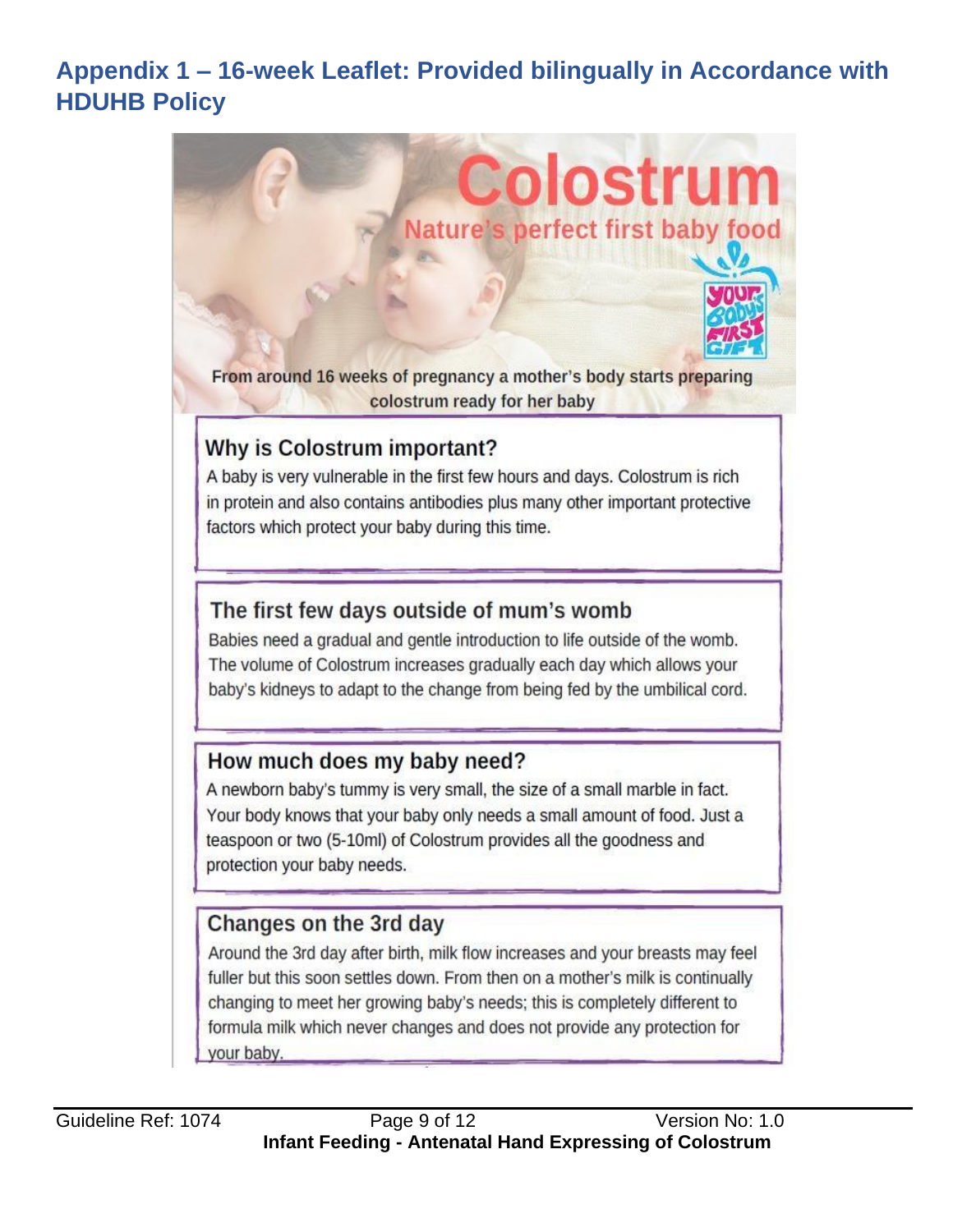# <span id="page-9-0"></span>**Appendix 2 – 34-week Leaflet: Provided bilingually in Accordance to HDUHB Policy**

### Preparing for feeding your baby - Before the birth?



Colostrum is a mother's important first milk for her baby. It has important immunity and protective factors and is the perfect

food for a new baby. Some babies have a tricky start to feeding; having a small store of mum's colostrum ready can help baby in the first 24 hours after the birth

You can hand express about 2-3 times a day for about 5-10minutes



Initially don't expect to see more than a glisten on the nipple, this may be followed by a little drop before you

get a drip! Some women don't see much or any colostrum & that's fine too - just getting your breasts ready can be helpful for helping your milk to "come in" around day 3 after the birth

#### **Collecting your milk**

Your midwife will help you get started with some special little syringes. You collect the drops in the syringe each time you express in 24hours - keep the syringe in the fridge in between and then store in the freezer.



Storing & Labelling your milk Name, your date of birth and the date the milk was expressed. When taken out of the freezer, store in the fridge and use within about 24hours

You can begin antenatal expressing colostrum at around 36 weeks. This can be particularly useful for women with diabetes, multiple birth or if early birth/ Caesarian section is expected or planned. Your midwife will show you how to hand express using a breast model

Helping your milk to flow Gentle breast massage, Apply warmth or express after shower or bath



How to hand express Wash your hands Place your thumb & finger at the base of your nipple and then move them back



about 2-3cm. Gently compress and release - build up a rhythm but avoid sliding your fingers on your skin in case it makes you sore. Move your fingers around your breast to express all areas and then move to the other breast



Going in to have your baby @ Bring your frozen colostrum in a cool bag with a cool block inside. Ask the midwife to store

this in the ward milk fridge or freezer depending when your baby is expected to be born



Very occasionally expressing may stimulate mild contractions. If these occur each time you express, stop expressing and discuss with your midwife for further guidance

AN HE 2020 34w conversation SB IFC

Guideline Ref: 1074 Page 10 of 12 Version No: 1.0 **Infant Feeding - Antenatal Hand Expressing of Colostrum**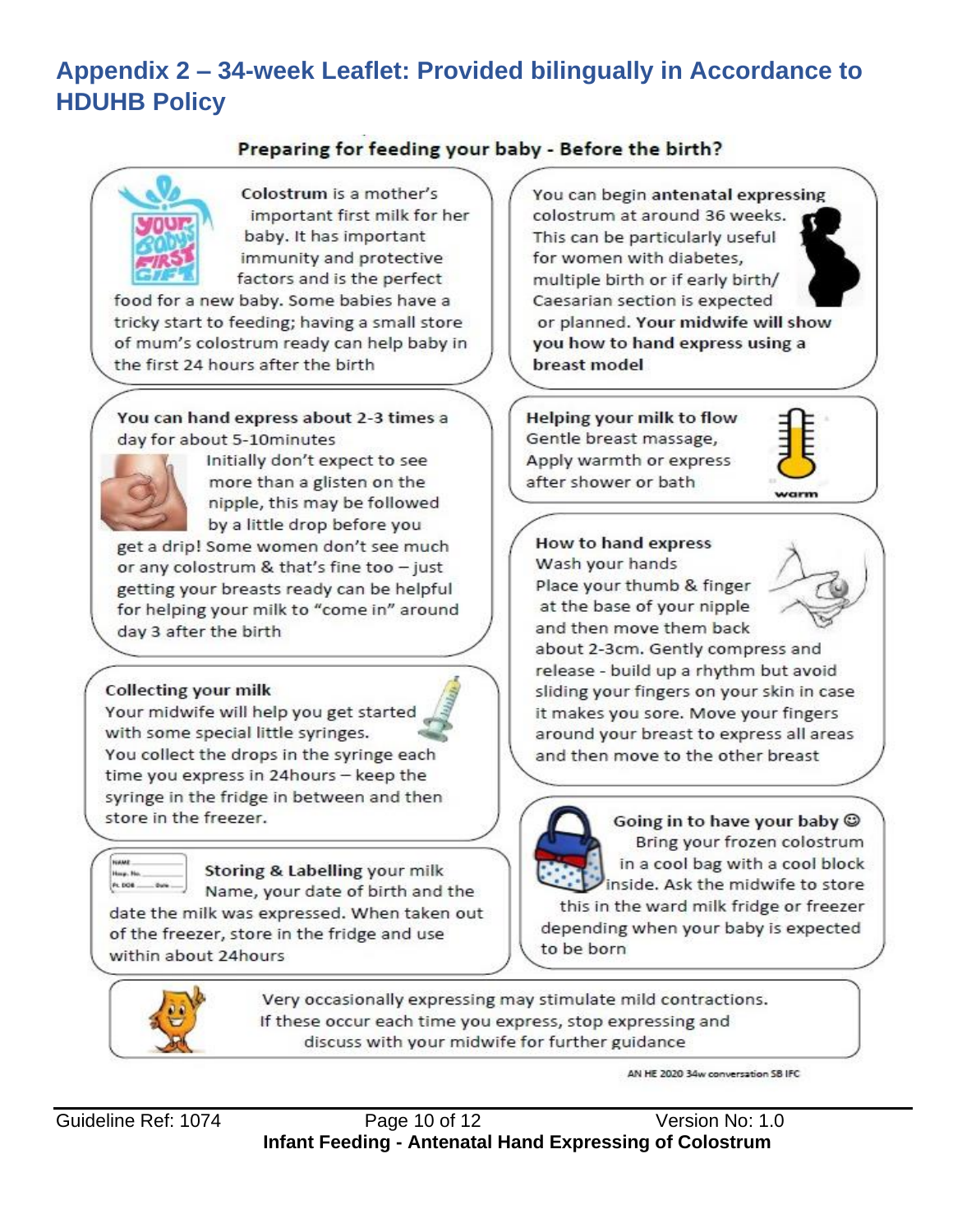# <span id="page-10-0"></span>**Appendix 3 – What the hospital will provide**

### **The hospital will provide the mother with:**

- 1.Sterile oral (purple) syringes to collect colostrum 1-2 mls, syringe caps and a sterile plastic collection cup
- 2.Mother's identification labels for syringes (mother to write date and time on each label and place on the syringe)
- 3."common questions asked by mothers" information
- 4.Booklet Bump Baby & Beyond which illustrates hand expressing

*Instruct the mother to bring the frozen colostrum with her when she is admitted and to give it to the staff as soon as possible. Advisable to store it in ice packs in a cool box between home and hospital to make sure it remains frozen. Store dated and labelled colostrum in the Dinefwr Ward Freezer – labelled "frozen colostrum/breastmilk". Use frozen colostrum in the date sequence it has been expressed.*

### **ON ADMISSION**

- All expressed colostrum must be stored in the freezer in the locked store room ensuring it is correctly labelled.
- Any unused colostrum will be returned to the mother on discharge or discarded appropriately.